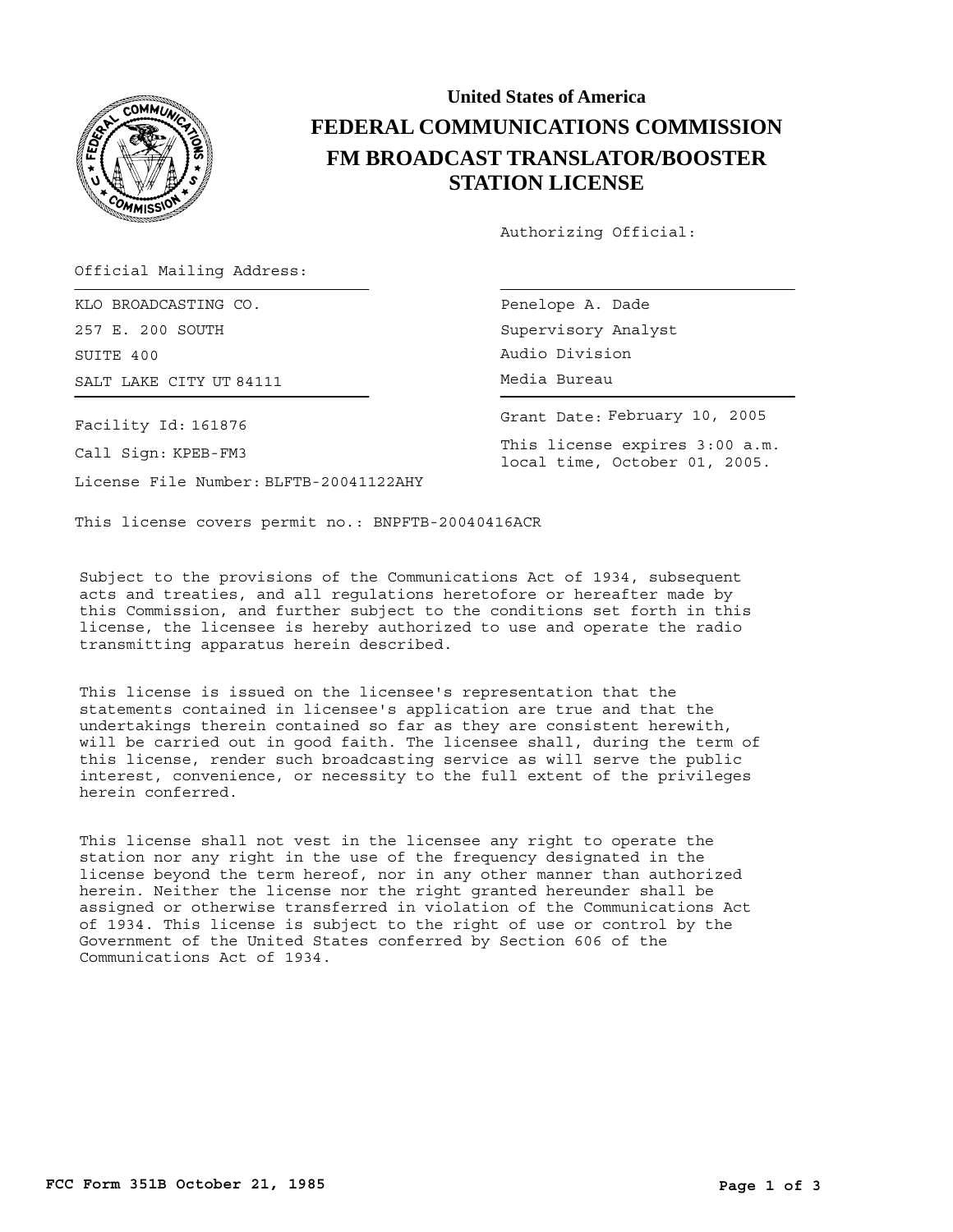Callsign: KPEB-FM3 License No.: BLFTB-20041122AHY Principal community to be served: UT-PARK CITY Hours of Operation: Unlimited Frequency (MHz): 103.1 Via: Microwave Primary Station: KLO-FM (FM), Channel 276, COALVILLE, UT Channel: 276 Name of Licensee: KLO BROADCASTING CO.

Antenna Coordinates: North Latitude: 40 deg 51 min West Longitude: 111 deg 28 min 47 sec Transmitter: Type Accepted. See Sections 73.1660, 74.1250 of the Commission's Rules. Transmitter output power: 1.45 kW 18 sec

Antenna type: (directional or non-directional): Directional Description: JAM JCPD-1/2 (2)

Major lobe directions 30 180 (degrees true):

|                                                                                                                                                                                                                                                                                                 | Horizontally Vertically |           |
|-------------------------------------------------------------------------------------------------------------------------------------------------------------------------------------------------------------------------------------------------------------------------------------------------|-------------------------|-----------|
|                                                                                                                                                                                                                                                                                                 | Polarized               | Polarized |
|                                                                                                                                                                                                                                                                                                 | Antenna:                | Antenna:  |
| Effective radiated power in the Horizontal Plane (kw):                                                                                                                                                                                                                                          | 3                       | 3         |
| Height of radiation center above ground (Meters):                                                                                                                                                                                                                                               | 34                      | 34        |
| Height of radiation center above mean sea level (Meters):                                                                                                                                                                                                                                       | 2855                    | 2855      |
| Antenna structure registration number: Not Required                                                                                                                                                                                                                                             |                         |           |
| Overall height of antenna structure above ground: 37 Meters                                                                                                                                                                                                                                     |                         |           |
| Obstruction marking and lighting specifications for antenna structure:                                                                                                                                                                                                                          |                         |           |
| It is to be expressly understood that the issuance of these specifications<br>is in no way to be considered as precluding additional or modified marking<br>or lighting as may hereafter be required under the provisions of Section<br>$303(q)$ of the Communications Act of 1934, as amended. |                         |           |

None Required